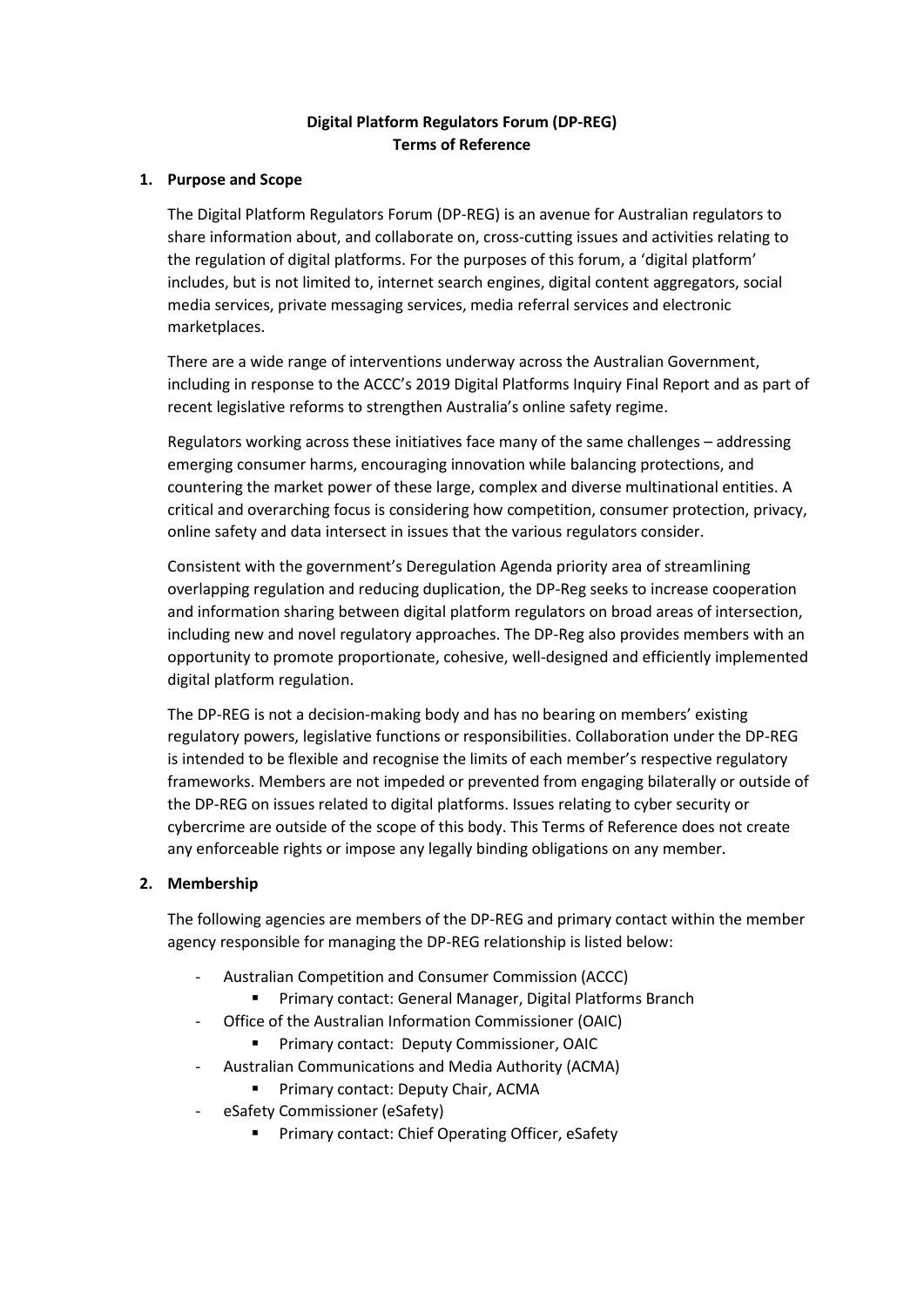By agreement among all existing members, other relevant Australian regulatory agencies may be invited to join the DP-REG or attend meetings on an ad hoc basis.

### **3. Governance**

The DP-REG is led by a rotating Chair, who is responsible for setting the forward agenda, presiding over meetings, and seeking agreement from members on DP-REG activities.

The Chair will be supported by a rotating Secretariat, who is responsible for organising meetings, calling for items, compiling and circulating relevant papers, and taking minutes.

The Chair and Secretariat functions will rotate between members every 6 months. Each member must nominate a senior executive to serve as Chair, as well as a regulatory officer to serve as Secretariat and primary contact for the DP-REG during this time.

### **4. Meetings**

Senior-level DP-REG meetings shall occur once every 2 months, either virtually or in-person. The purpose of these meetings is to update members on relevant developments, share information on cross-cutting issues, and discuss DP-REG activities.

With the agreement of members, the Chair may invite relevant stakeholders to observe meetings or present on issues relating to the regulation of digital platforms. This may include officials from other Australian regulators, portfolio agencies and policy departments, international regulatory bodies, or digital platforms.

The Chair may also seek to convene additional ad hoc meetings as considered necessary.

### **5. Scope of Activities and Outputs**

In addition to regular senior-level meetings, the DP-REG provides opportunities for a wider range of collaboration between members. These include:

#### DP-REG contact list

Members agree to compile and maintain a contact list of relevant staff working on digital platform issues, to be shared across government and with key stakeholders. This is designed to improve linkages between members at the officer-level and provide greater clarity to digital platforms and other stakeholders on roles and responsibilities across the regulators.

#### Information and data sharing

Members agree, where permissible, to share data and information regarding their work on digital platform regulation that would be of value to the broader group. This may include sharing relevant proposals or information about upcoming initiatives, submissions made to members' consultations, submissions made to consultations by members, as well as key research or market analysis materials. Where permissible, The DP-REG could also help facilitate requests for data or information by members.

### Enhancing regulatory capabilities

Members agree to seek opportunities to enhance regulatory capabilities across the DP-REG. This could include members sharing experiences, capabilities, resources or staff training opportunities in relation to code-making and, where appropriate, compliance matters or challenges. Other opportunities to enhance regulatory capabilities could include inviting